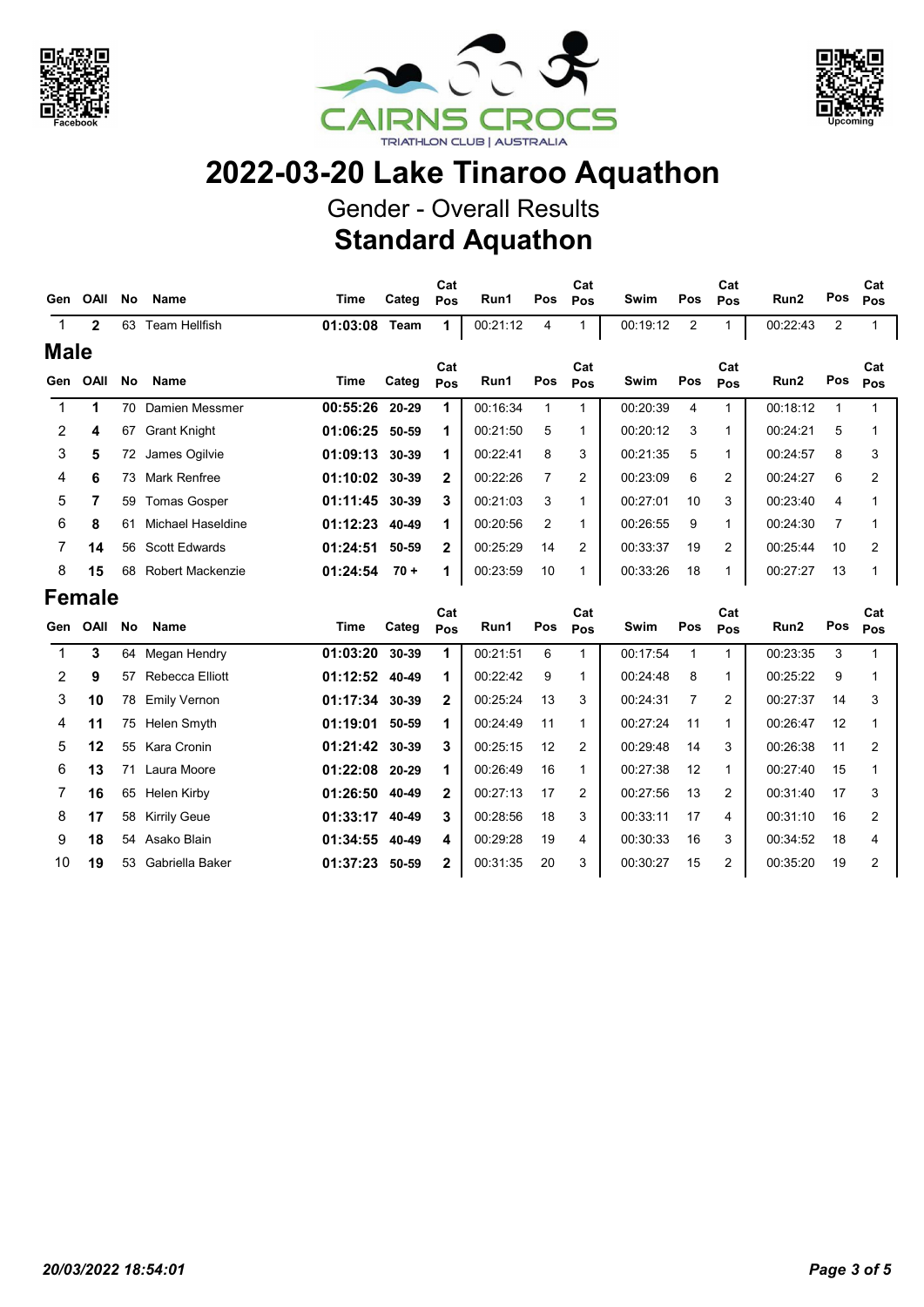

Male





C<sub>at</sub> Pos

Cat Pos

## 2022-03-20 Lake Tinaroo Aquathon

Gender - Overall Results

Sprint Aquathon

## Gen OAII No Name Time Categ Cat OAII No Name **Mannist Communist Categ <sub>Pos</sub> Run1** Pos <sub>Pos</sub> Swim Pos <sub>Pos</sub> Run2 Pos Cat Pos Cat Pos 1 1 39 Alistair Hickey **00:31:45 15-19 1** 00:08:38 2 2 00:13:02 2 2 00:10:03 1 1 2 2 47 Jake Swindale **00:32:32 15-19 2** 00:08:37 1 1 00:13:26 4 3 00:10:28 2 2 3 3 35 Thomas Greatorex **00:33:21 15-19 3** 00:09:47 3 3 00:12:05 1 1 00:11:28 3 3 4 5 44 James Langtree **00:37:20 12-14 1** 00:11:09 5 1 00:14:00 7 2 00:12:11 4 1 5 6 43 Mitchell Knight 00:39:51 1 20-29 00:11:23 6 1 1 00:13:07 00:15:20 8 1 <sup>3</sup> 6 8 41 Cooper Hudson **00:42:54 12-14 2** 00:13:05 8 2 00:13:52 6 1 00:15:56 10 2 7 **10** 45 Barry Paul **00:45:40 40-49 1** 00:13:27 10 1 00:17:40 9 1 00:14:33 7 1 8 11 37 Joel Hammacott 00:48:37 30-39 1 00:13:09 9 1 00:19:59 11 1 00:15:28 9 1 9 **14** 34 Kristian Cornes **01:02:41 30-39 2** 00:15:44 13 2 00:27:59 14 2 00:18:57 12 2 Female Gen OAII No Name Time Categ Cat OAII No Name **Mannist Communist Categ <sub>Pos</sub> Run1** Pos <sub>Pos</sub> Swim Pos <sub>Pos</sub> Run2 Pos Cat Pos Cat Pos 1 **4** 40 Emily Houston **00:36:59 20-29 1** 00:10:39 4 1 00:13:50 5 1 00:12:29 5 1 2 7 38 Carmel Hickey 00:41:59 1 50-59 00:12:37 7 1 1 00:16:07 00:13:14 6 1 <sup>8</sup>

|  | 2 7 38 Carmel Hickey     |  |                                     |  | <b>00:41:59 50-59 1</b> 00:12:37 7 1 00:16:07 8 1                 |  | 00:13:14 6 1 |  |
|--|--------------------------|--|-------------------------------------|--|-------------------------------------------------------------------|--|--------------|--|
|  | 3 9 32 Irene Cats        |  | <b>00:43:32 30-39 1</b> 00:13:49 11 |  |                                                                   |  |              |  |
|  | 4 12 30 Natasha Barlow   |  |                                     |  | <b>00:52:02 20-29 2</b> 00:15:33 12 2 00:19:05 10 2 00:17:23 11 2 |  |              |  |
|  | 5 13 42 Leanne Kelly     |  |                                     |  | <b>00:58:58 50-59 2</b> 00:17:32 15 2 00:21:33 12 2 00:19:52 13 2 |  |              |  |
|  | 6 15 31 Louise Bernstein |  |                                     |  | <b>01:03:27 50-59 3</b> 00:18:57 16 3 00:23:20 13 3 00:21:09 14 3 |  |              |  |